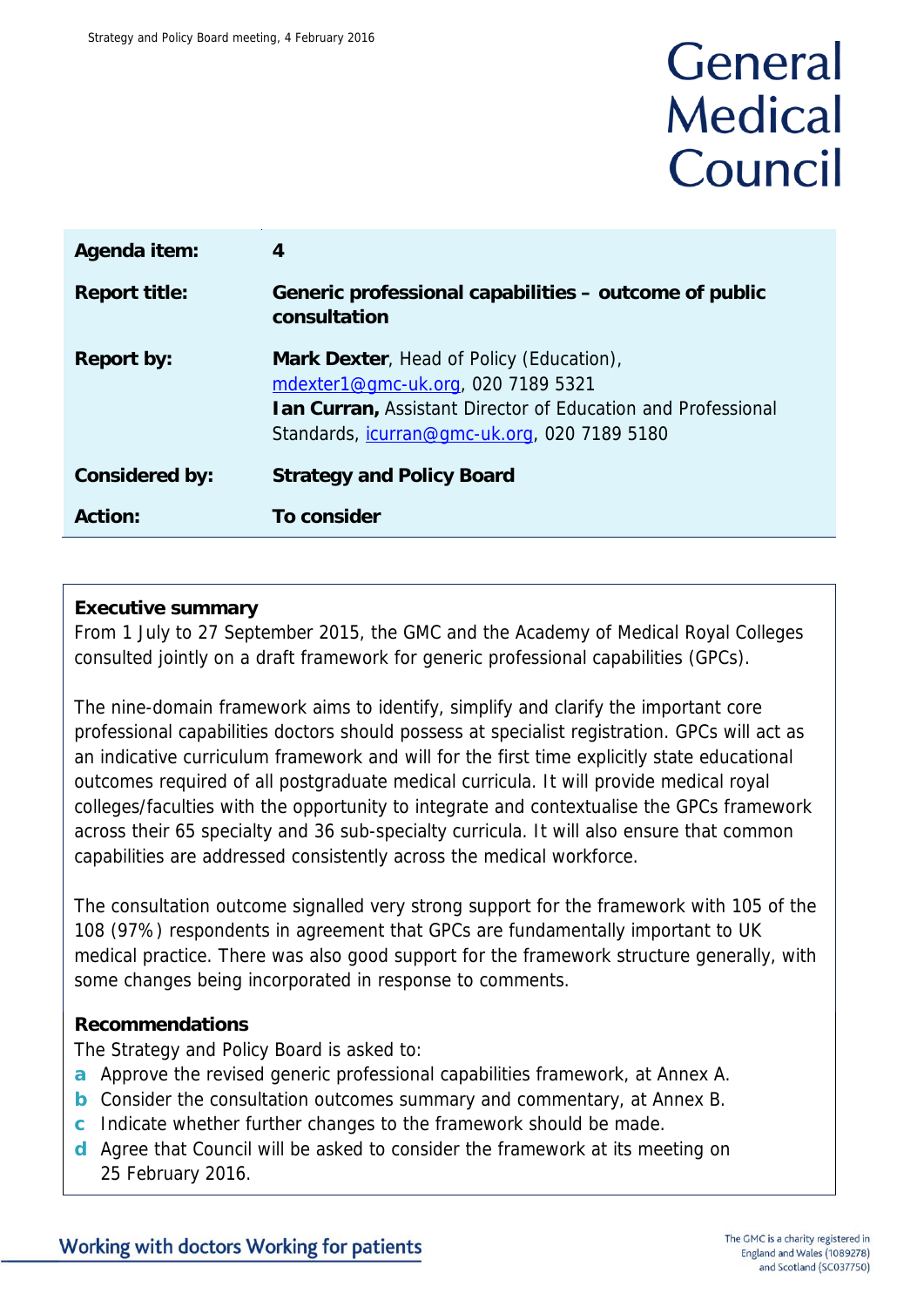### **Why we are addressing this subject**

- **1** Currently, there are 65 medical specialties in the UK and 36 sub-specialties. For postgraduate training, each discipline has its own curriculum which is set by the medical royal colleges/faculties and approved by the GMC.
- **2** The case for regulatory action is underlined by the current significant divergence of structure and variability of content across many of these curricula. Analysis of Fitness to Practice (FtP) data identifies that most FtP concerns fall into one or more of the nine core domains described in the Generic professional capabilities (GPCs) framework, at Annex A. Also, several high profile patient safety inquiries have highlighted patterns of individual, organisational, human and systems failure. Key recommendations in such enquiries have been that there is a need to develop consistent and sector wide educational approaches and outcomes which promote and strengthen generic and interprofessional training capabilities particularly in relation to patient safety, professional behaviour and practice. A systemic and hence regulatory approach is therefore required and proportionate.
- **3** In the GPCs framework, we describe the core educational outcomes that doctors need to demonstrate to achieve a UK Certificate of Completion of Training and show they have the GPCs that are essential to delivering safe, effective and high quality care in the United Kingdom.
- **4** Our aim has been to develop a framework which places appropriate importance in curricula on developing the person holistically as a rounded, responsible professional with a mature professional identity underpinned by appropriate professional values, behaviours, knowledge, insights, skills, capabilities and experience. The framework places less emphasis on reductive box-ticking of individual tasks or competencies. This generic approach to professional education was supported in the final report of the *Shape of Training* review which recommended the development of a GPCs framework. The GPCs framework is intended to complement and enhance the specialist curricula content often prioritised by colleges and faculties.

# **The proposed approach**

**5** The framework breaks new ground by introducing core educational outcomes which will be generic to all specialty and general practice training in the United Kingdom. This outcomes-based approach will simplify and clarify postgraduate medical curricula and allow greater flexibility and economy in local education provision. This unifying approach will also ensure greater consistency in training outcomes across the medical workforce. Further, it will reduce the regulatory burden and simplify the curricula approvals process for colleges and faculties. Colleges/faculties will be required to adopt, embed and contextualise the GPCs framework within their curricula.